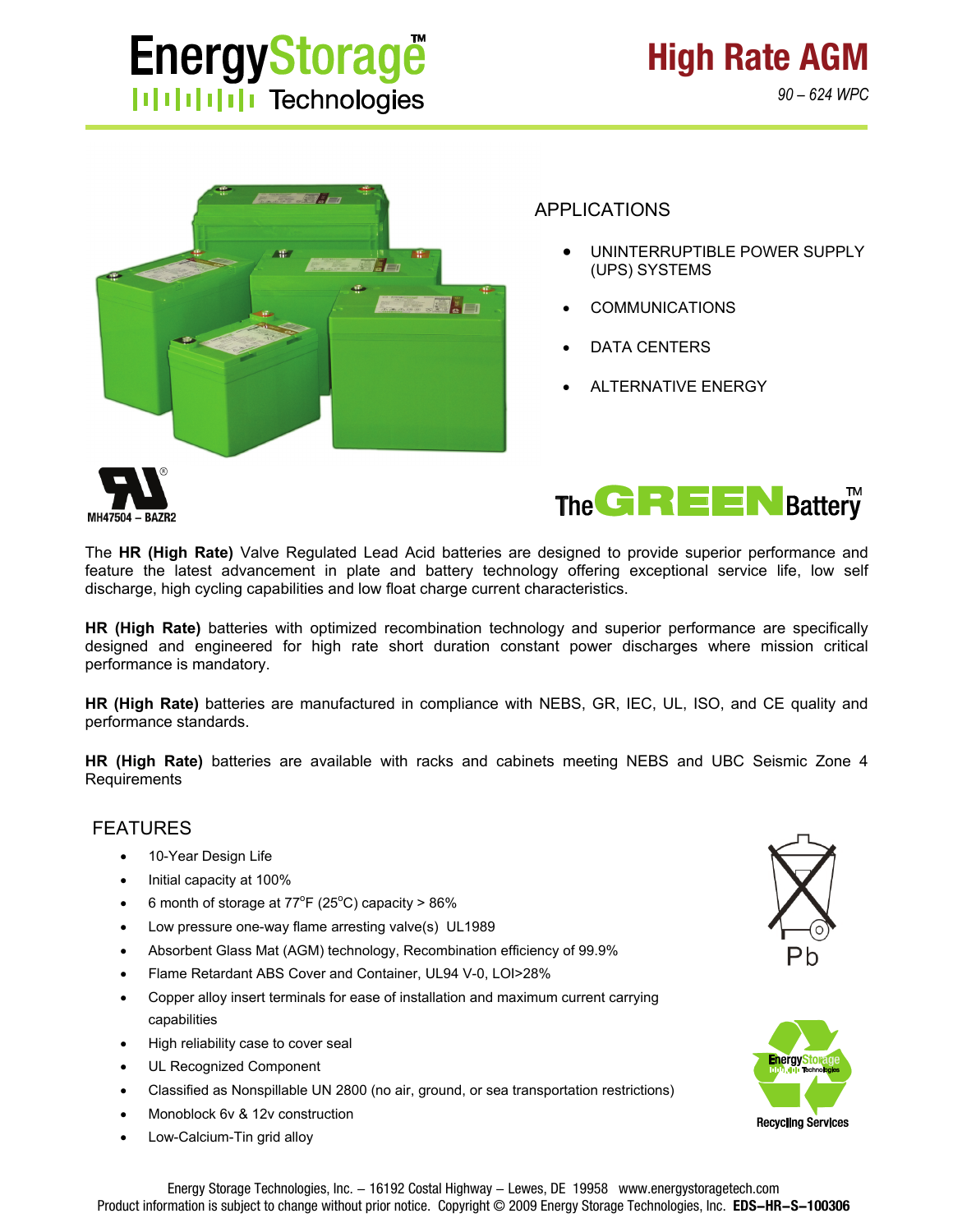

#### INDUSTRY COMPLIANCE

- UL Recognized Component 924, for use in or width listed UL1778, UL1989 and UL924 systems
- UL Certified Vertical Flame Test Rating 94V-0
- NEBS Version 4, Level 3
- Telcordia GR-1089-CORE, Issue 4
- Telcordia GR-63-CORE, Issue 4
- IEC 60896-21/-22
- ISO9001:2000 , ISO14001

#### SEISMIC

- NEBS Earthquake Risk Seismic Zone 4 Compliant
- Exceeds 1997 UBC Zone 4 seismic requirements for at or below grade installations
- Exceeds 2007 IBC requirements for 125% g level

#### TRANSPORTATION

- Classified as Nonspillable UN 2800 and meet the Nonspillable criteria listed in DOT-CFR Title 49, 171-189 (d) (3) (i) and (ii) and exempt from CFR 49, Subchapter C requirements
- Meets transportation conditions of IMDG exemption 238, IATA/ICAO Special Provision A67 (Not Restricted)

#### SPECIFICATIONS

| <b>Float Charging Voltage</b>                                                    | Equalize / Cycle or Freshening at Installation Charging Voltage                        |  |  |  |  |  |  |  |  |  |  |
|----------------------------------------------------------------------------------|----------------------------------------------------------------------------------------|--|--|--|--|--|--|--|--|--|--|
| 2.25Vpc to 2.27Vpc @ 77°F (25°C)                                                 | 2.35Vpc to 2.40Vpc @ 77°F (25°C)                                                       |  |  |  |  |  |  |  |  |  |  |
| See Operations and Maintenance Manual for specific guidelines and recharge times |                                                                                        |  |  |  |  |  |  |  |  |  |  |
|                                                                                  |                                                                                        |  |  |  |  |  |  |  |  |  |  |
| <b>Charging Temperature Compensation</b>                                         | -2 mV/cell/°F > 77°F (-3.6 mV/cell /°C > 25°C)                                         |  |  |  |  |  |  |  |  |  |  |
|                                                                                  | +2 mV/cell/°F < 77°F (+3.6 mV/cell/°C < 25°C)                                          |  |  |  |  |  |  |  |  |  |  |
|                                                                                  |                                                                                        |  |  |  |  |  |  |  |  |  |  |
| Maximum AC Ripple (Charger)                                                      | <b>Maximum Charge Current</b>                                                          |  |  |  |  |  |  |  |  |  |  |
| 0.5% RMS, 1.5% peak-to-peak for float charge<br>voltage for best results         | $C_5$ Rate Amps (5 hour rate $@$ 1.75vpc)                                              |  |  |  |  |  |  |  |  |  |  |
|                                                                                  |                                                                                        |  |  |  |  |  |  |  |  |  |  |
| Electrolyte                                                                      | <b>Self Discharge Rate</b>                                                             |  |  |  |  |  |  |  |  |  |  |
| Absorbed 1.300 s.g. $H_2SO_4$                                                    | <2% per month at $77^{\circ}$ F (25°C)                                                 |  |  |  |  |  |  |  |  |  |  |
|                                                                                  |                                                                                        |  |  |  |  |  |  |  |  |  |  |
| <b>Relief Valve</b>                                                              | Self Resealing; Operates at 2 to 3 psi and is complete<br>with integral flame arrestor |  |  |  |  |  |  |  |  |  |  |
|                                                                                  |                                                                                        |  |  |  |  |  |  |  |  |  |  |
| <b>Terminal Type</b>                                                             |                                                                                        |  |  |  |  |  |  |  |  |  |  |
| M6-M (<70Ah)                                                                     | M6-M / M6-F (>70Ah)                                                                    |  |  |  |  |  |  |  |  |  |  |
| Torque / Retorque                                                                |                                                                                        |  |  |  |  |  |  |  |  |  |  |
| 90 in-lbs (10 Nm) / 78 in-lbs (8 Nm)                                             | 60 in-lbs (7 Nm) / 48 in-lbs (5.6 Nm)                                                  |  |  |  |  |  |  |  |  |  |  |
|                                                                                  |                                                                                        |  |  |  |  |  |  |  |  |  |  |
| <b>Operating Temperature Range</b>                                               |                                                                                        |  |  |  |  |  |  |  |  |  |  |
| Nominal                                                                          | <b>Discharge</b>                                                                       |  |  |  |  |  |  |  |  |  |  |
| +74°F (24°C) to 80°F (27°C)                                                      | -40°F (-40°C) to +140°F (60°C)                                                         |  |  |  |  |  |  |  |  |  |  |

-20°F (-28°C) to +122°F (50°C)  $-4$ °F (-20°C) to +104°F (40°C)

Charge **Storage Temperature Range**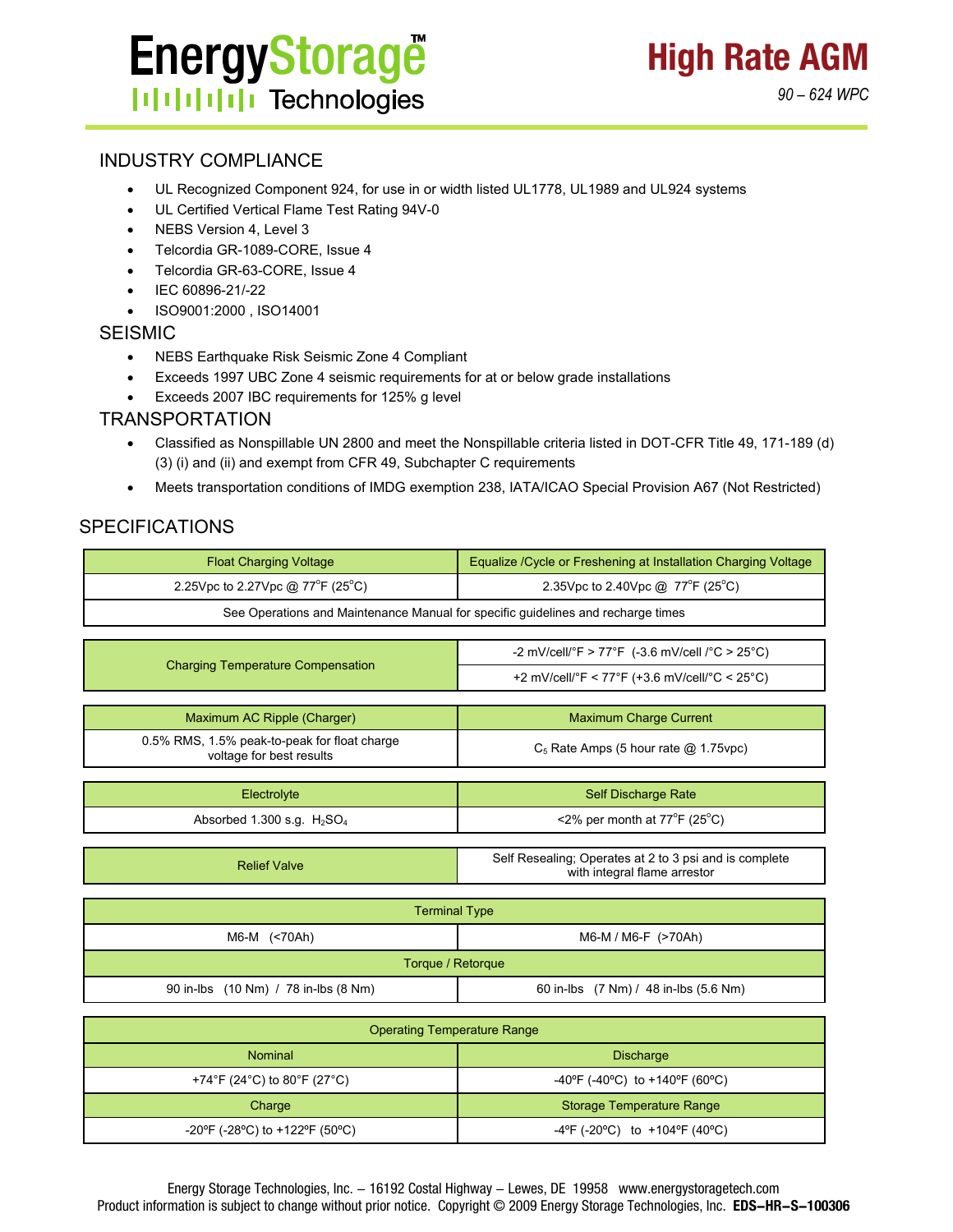

**High Rate AGM** *90 – 624 WPC*

## PHYSICAL PROPERTIES - DIMENSIONS



|          |        | wpc $@$<br>15 <sub>min</sub> | Ah @<br>20hr | Length |                    | Length<br>Base           |     | Width |     | <b>Total Height</b> |     | Weight |      | Term.  |    |  |
|----------|--------|------------------------------|--------------|--------|--------------------|--------------------------|-----|-------|-----|---------------------|-----|--------|------|--------|----|--|
| Model    | $\vee$ | $1.67$ vpc<br>@ °77F         |              |        | 1.75 vpc<br>@ °77F | in.                      | mm  | in    | mm  | in                  | mm  | in     | mm   | lbs.   | kg |  |
| HR12-100 | 12     | 99                           | 28           | 6.50   | 165                | $\overline{\phantom{a}}$ | ۰   | 4.93  | 125 | 6.89                | 175 | 22.0   | 10.0 | $M6-F$ |    |  |
| HR12-140 | 12     | 137                          | 33           | 7.68   | 195                | $\overline{\phantom{a}}$ | ۰   | 5.12  | 130 | 6.5                 | 165 | 22.7   | 10.2 | $M6-F$ |    |  |
| HR12-210 | 12     | 211                          | 55           | 9.02   | 229                | $\overline{\phantom{a}}$ | ۰   | 5.44  | 138 | 8.5                 | 215 | 40     | 18   | $M6-F$ |    |  |
| HR12-300 | 12     | 299                          | 77           | 10.2   | 259                | $\overline{\phantom{a}}$ | ۰   | 6.65  | 169 | 8.46                | 215 | 54.8   | 24.5 | $M6-F$ |    |  |
| HR12-350 | 12     | 351                          | 93           | 12.08  | 307                | $\overline{\phantom{a}}$ | ۰   | 6.65  | 169 | 8.51                | 216 | 70.53  | 32   | $M6-F$ |    |  |
| HR12-400 | 12     | 402                          | 102          | 12.91  | 328                | $\overline{\phantom{a}}$ | ۰   | 6.77  | 172 | 8.78                | 222 | 71     | 32   | $M6-F$ |    |  |
| HR12-490 | 12     | 491                          | 139          | 13.43  | 341                | 12.90                    | 328 | 6.77  | 172 | 11.34               | 288 | 98     | 44   | $M6-F$ |    |  |
| HR12-540 | 12     | 546                          | 150          | 13.43  | 341                | 12.90                    | 328 | 6.77  | 172 | 11.34               | 288 | 107    | 48   | $M6-F$ |    |  |
| HR12-600 | 12     | 598                          | 153          | 13.43  | 341                | 12.90                    | 328 | 6.77  | 172 | 11.34               | 288 | 117    | 53   | $M6-F$ |    |  |
| HR6-620  | 6      | 624                          | 206          | 12.7   | 323                | $\overline{\phantom{a}}$ | ۰   | 7.01  | 178 | 9.05                | 230 | 66.12  | 30   | $M6-F$ |    |  |